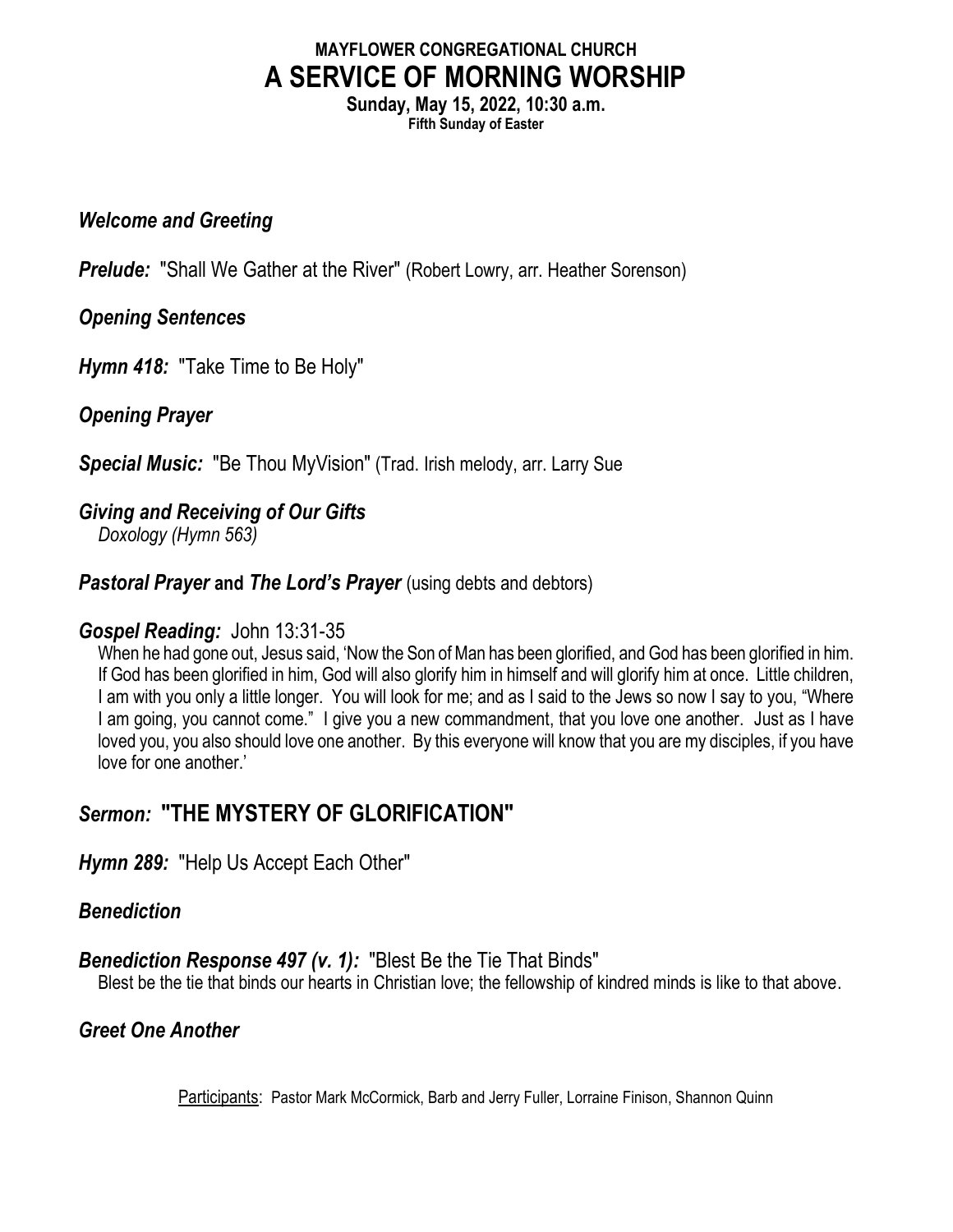#### **GOD'S COVENANT PEOPLE** 418 **Take Time to Be Holy**

George C. Stebbins, 1846-1945

1 Peter 1:16 William D. Longstaff, 1822-1894



 $6.5.6.5 D$